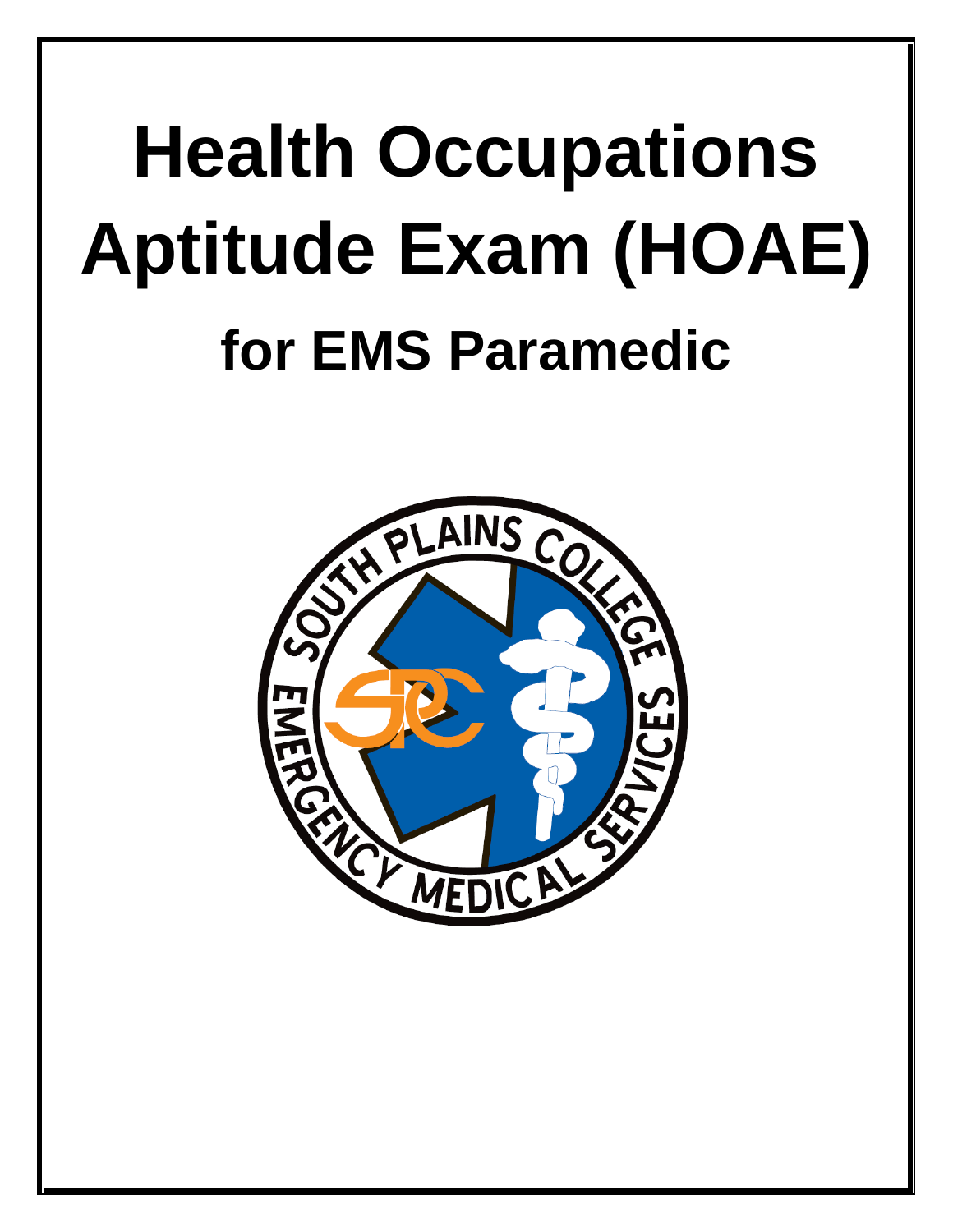# **Mission Statement**

The Testing Center helps support the institutional mission of South Plains College by supporting student retention and success by providing examinations and resources to assist academic and professional advancement to students and externally to the community. The Testing Center is committed to maintain the highest compliance with nationally recognized professional testing standards and practices, safeguarding confidentiality of student records, and creating an optimal testing environment. Within this framework, the Testing Center:

- Provides a public service by offering computer-based and/or paper-pencil testing services
- Provides assistance to various campus offices in helping students meet their needs for different programs
- Administers national and professional entrance, certification and advanced-standing examinations available to the college and community
- Provides a facility conducive to a quality testing environment which will be clean, comfortable, quiet, aesthetically pleasing and user-friendly
- Subscribes to the National College Testing Association's (NCTA's) Professional Standards and Guidelines for Post-Secondary Test Centers

The Testing Center additionally supports student retention and success by:

- Administering appropriate exams to determine initial course placement
- Referring students to appropriate resources for test preparation and registration

# **Privacy and Confidentiality**

The privacy and confidentiality of all examinee personal information is critical. The test center does not maintain personal files on examinees; nor is information released to any third party or agency or any client receiving services at the test center. Communication of examinee information is restricted to the following: the examinee and the test center; the test center and the test provider; the examinee and the test provider; and the examinee and others as the examinee permits in a written statement.

# **Security**

The Test Center at South Plains College has security measures in place intended to protect against the misuse and alteration of testing materials under our control. Our computer network access to the infrastructure is protected by a firewall protection system. Audio and video taping of examinee information is regarded with confidentiality and privacy.

## **Examinees**

No examinee is permitted access to any area of the test center that contains secure test materials or equipment.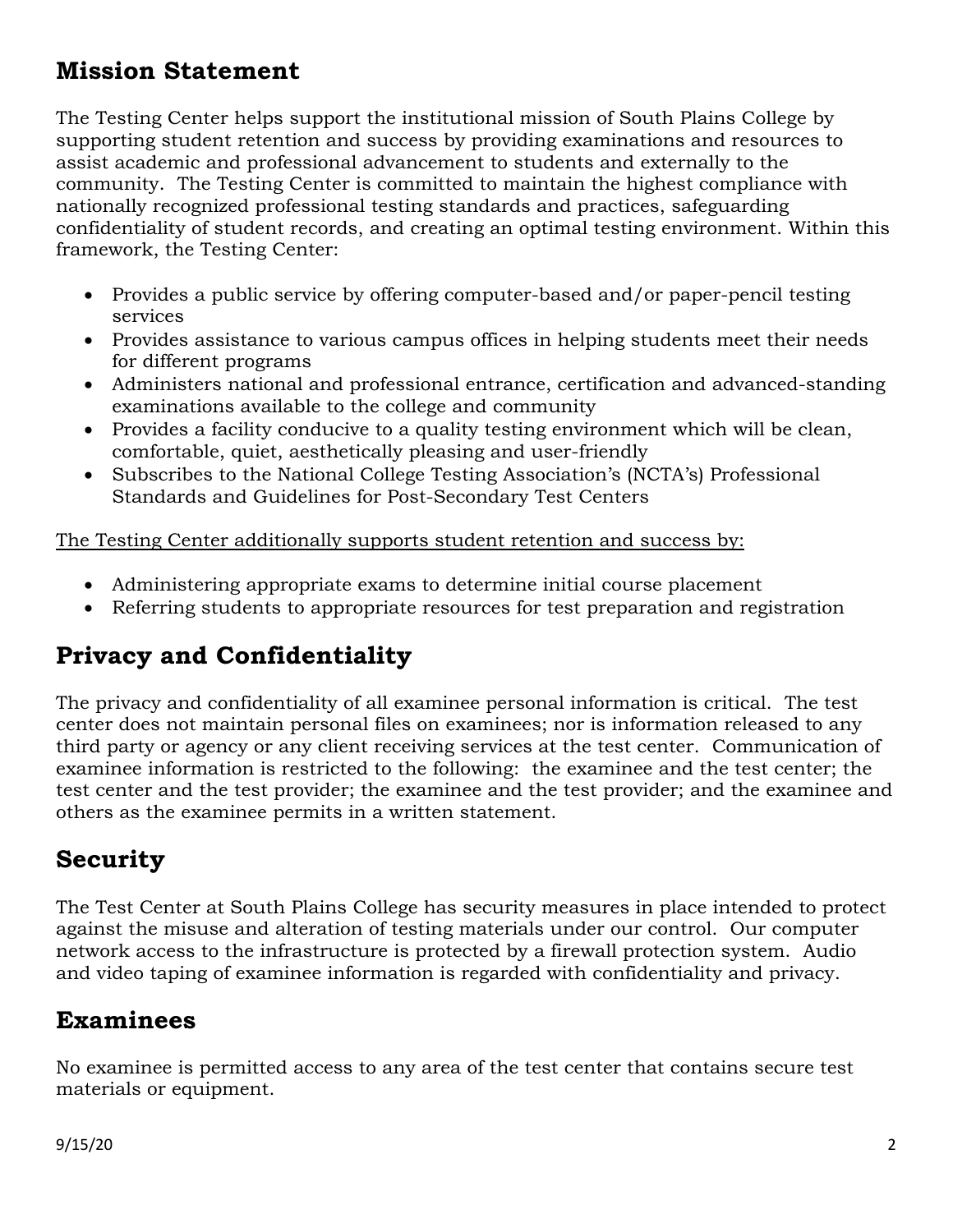## **Health Occupations Aptitude Exam (HOAE) Information For EMS Paramedic Program**

## **Application information:**

**Applications will be accepted until December 4, 2020**. There are two phases of testing for the EMS Paramedic program. First, applicants need to be TSI compliant. At South Plains College, the TSI Assessment is the test used to determine college readiness in Reading, Math and English to meet the state requirements. When candidates have passed all sections of this test or exempt, they must speak with the Program Director, Jacob Braddock, before they are eligible to take the Health Occupations Aptitude Exam (HOAE – the second phase of testing for EMS.) Jacob Braddock may be reached at *jbraddock@southplainscollege.edu* or by phone at 806.716.4877. Tests need to be taken before application deadline. Students are [allowed one test and](mailto:jbraddock@southplainscollege.edu) two retests per application period. Scores do not expire. Classes begin every Fall and Spring semester. There are no pre-requisite courses.

### **MUST BE TSI COMPLETE BEFORE TAKING HOAE**

MUST BE APPROVED BY JACOB BRADDOCK TO REGISTER FOR HOAE Cost of the TSI Assessment is \$33.00 and the HOAE test is \$68.00 (subject to change)

## **TSI Assessment scores needed to pass:**

Reading: 351 Math: 350 Writing: 340 m/c with Essay of 4 OR 339 or lower with Essay of 5-8 and ABE 4-6

## **Campus contacts:**

Jacob Braddock (806) 716-4877 – Reese Paramedic Instructor

Jennifer Trusty (806) 716-4689 - Reese Testing Assistant

Latha Tucker (806) 716-4631 - Reese Testing Assistant

Study links may be found at:

9/15/20 3 <http://www.psbtests.com/web/guest/test-resources> <http://cfcc.edu/learninglab/placement-test-preparation/psb/2/>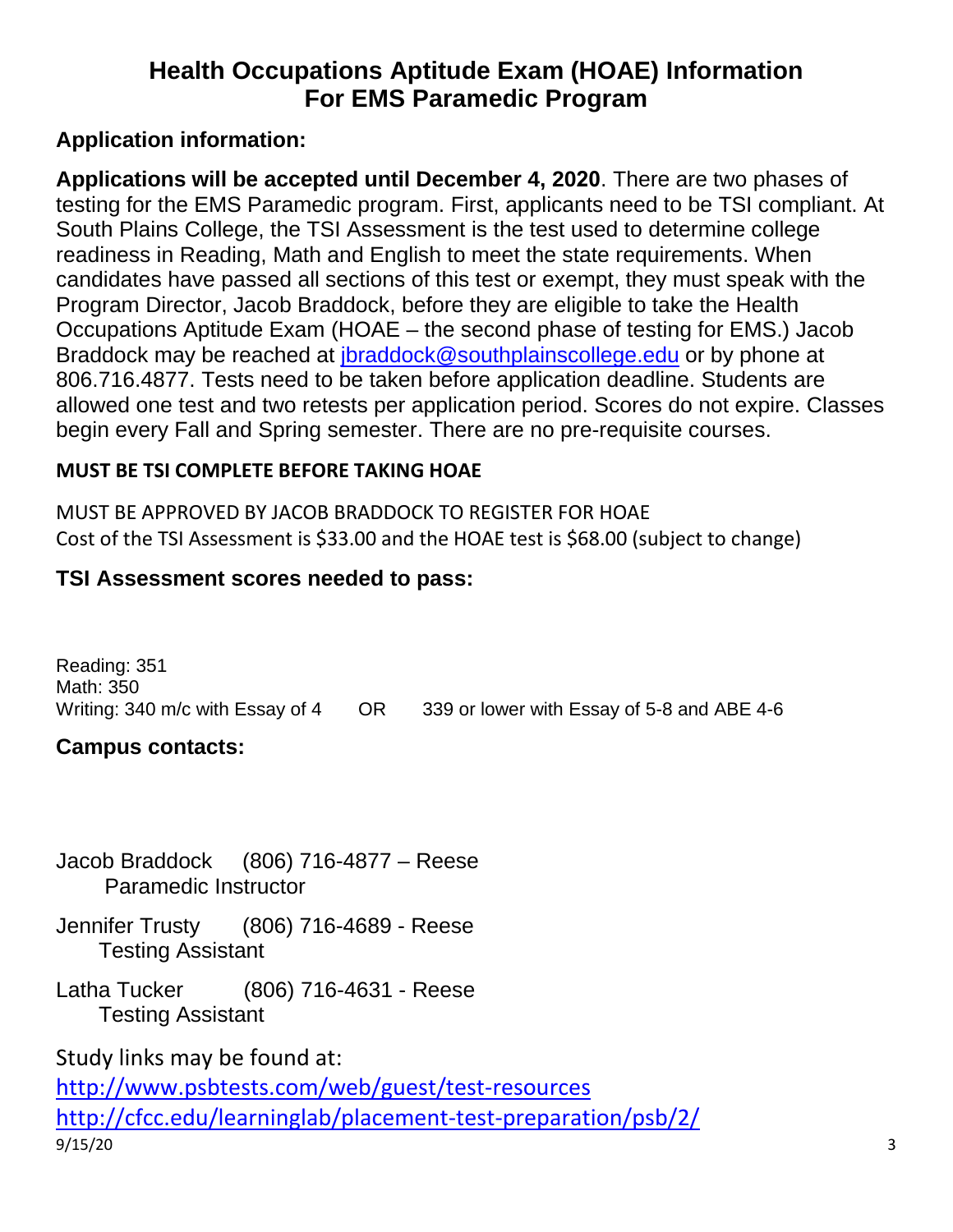# How to Register for a Test

You can register in person at the at the Reese Center, Building 8, Room 805. You must have a SPC Student ID, picture id (i.e. driver's license), and form of payment (i.e. cash, credit card or money order) **OR** register online to pay by credit/debit card.

#### **HOW TO REGISTER ONLINE**

- 1. All examinees must have an application with South Plains College on file to register.
- 2. **Go to website: <http://www.registerblast.com/reese>**
- 3. On the **Exam Registration** page, choose "Health Occupations Aptitude Exam" from the **group** listed.
- 4. Choose "Health Occupations Aptitude Exam" from the **exam** drop down menu.
- 5. Select a test date from the drop down menu. All available test dates will be displayed in **bold**. Test dates will close three (3) business days before or if seating capacity is reached. If necessary, click the left/right arrows to move to a different month.
- 6. Select the **time** from the list of time slots available in the drop-down box.
- 7. Enter the test taker's information.
- 8. Read the entire **Exam guideline acknowledgement** in the scroll box. Acknowledge the information **by clicking the check box underneath the scroll box.**
- 9. Enter the test taker's phone number, date of birth and South Plains College Student ID number. The SPC student ID number can be located when you log onto MySPC and click on CampusConnect.
- 10.Select **ADD TO CART**
- 11.The next page will show the test taker's cart. Please check to make sure the test, date, time and location are correct. Test taker has the option of adding another exam or checking out.
- 12.If checking out, **complete the billing information** and click **Purchase Exams**.
- 13.Once you click **Register**, and your transaction is completed, a confirmation of your registration will appear on the next page. When you receive the email confirmation of your registration, please print it. You must present the printed email on the day of the test.
- 14.**Check in time for the test begins 30 minutes before start time. Late examinees will not be admitted into the testing room. All test fees are non-refundable and nontransferrable.**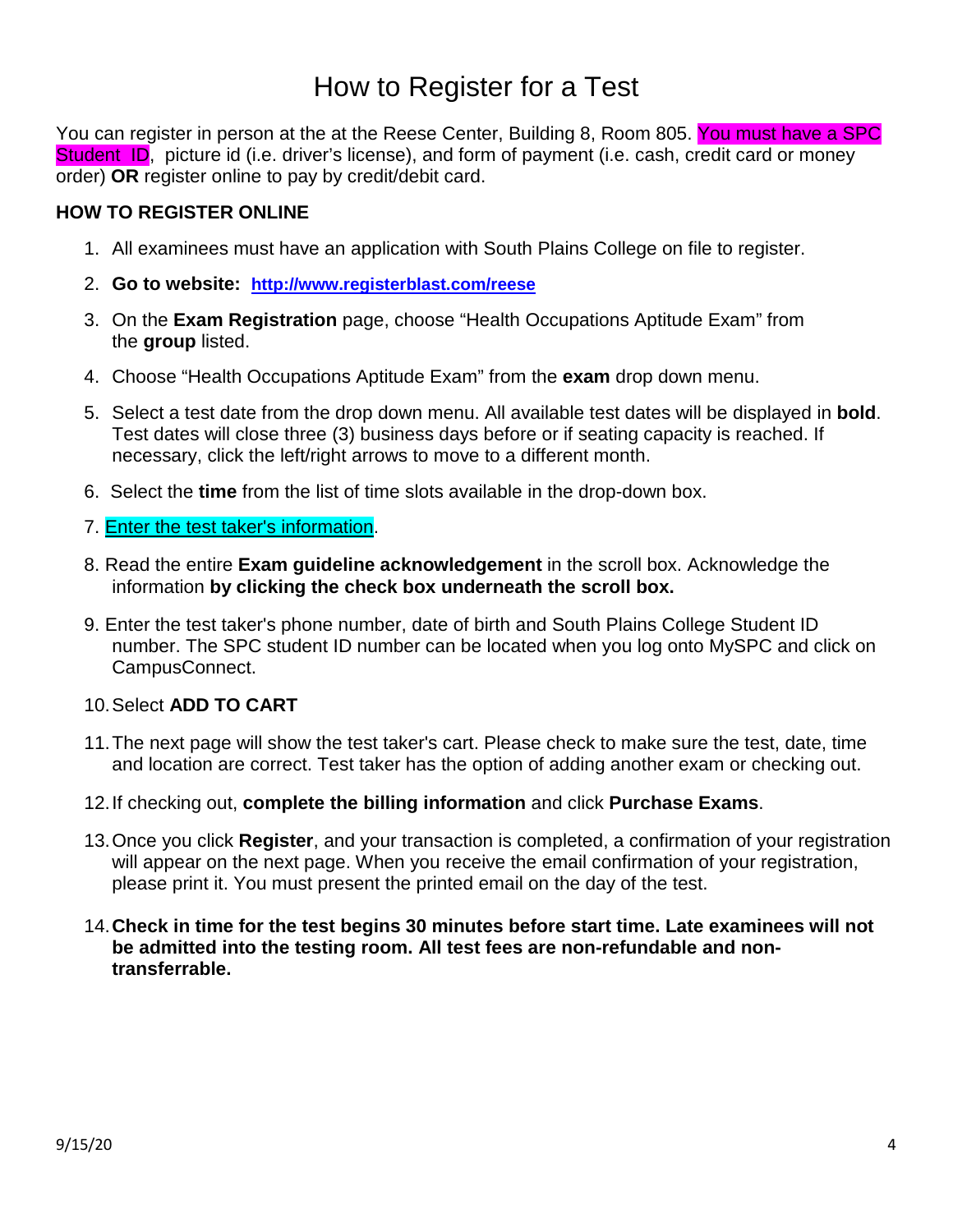# **Information about the Health Occupations Aptitude Test**

#### **Part 1 – Academic Aptitude** (105 questions: 45 minutes)

Academic aptitude as measured by the total (combined subtests), might be thought of as a type of ability to learn. The test content is specifically adapted for appraising the combination of innate and acquired abilities that are needed for the work of an academic nature. The academic aptitude total emphasizes familiar experiences and concepts while requiring careful reasoning and the capacity to comprehend and draw conclusions.

Verbal: the verbal aspect consists of vocabulary-related test questions. Empirical evidence has shown this type of test item to be highly related to academic success.

Arithmetic: the numerical aspect consists of the items drawing largely from arithmetic. To some degree, it involves skill with arithmetical concepts along with the computational speed. The content of the numerical items is that to which practically all eighth grade students have been exposed.

Nonverbal: the nonverbal aspect consists of test items calling for a comprehension of form relationships. Measurement is in terms of the ability to manipulate "things" mentally, to reason out differences in pictured objects, and to deal with concrete materials through visualization. Recognition of relationships and of differences has been shown by research to be basic to learning aptitude.

#### **Part 2 – Spelling** (65 questions: 15 minutes)

The spelling test measures skill with a tool essential to written expression or communication. It also reflects educations achievement in basic tools of learning.

#### **Part 3 – Reading Comprehension** (50 questions: 35 minutes)

This test measures the ability to understand direct statements, interpret written expression, see the authors intent, observe organization of ideas, and to extract information from written material with respect to ideas and purposes; thus read and comprehend what is read.

#### **Part 4 – Information in the Natural Sciences** (95 questions: 30 minutes)

Measurement with this test concerns accumulation of information in the natural sciences, i.e., biology, chemistry, health, safety, etc., at a fundamental level. The relationship of knowledge in the area of natural sciences to the course of study of the allied health educational is an obvious one.

**Part 5 – Vocational Adjustment Index** (95 questions: 15 minutes) The person's characteristic life style is reflected in his or her distinctive educational and occupational adjustment. Feelings, attitudes, opinions, and other personality characteristics and behavioral traits, which may be quite acceptable in many situations, may not be those desirable for the prospective healthcare professional either as a student or a practitioner.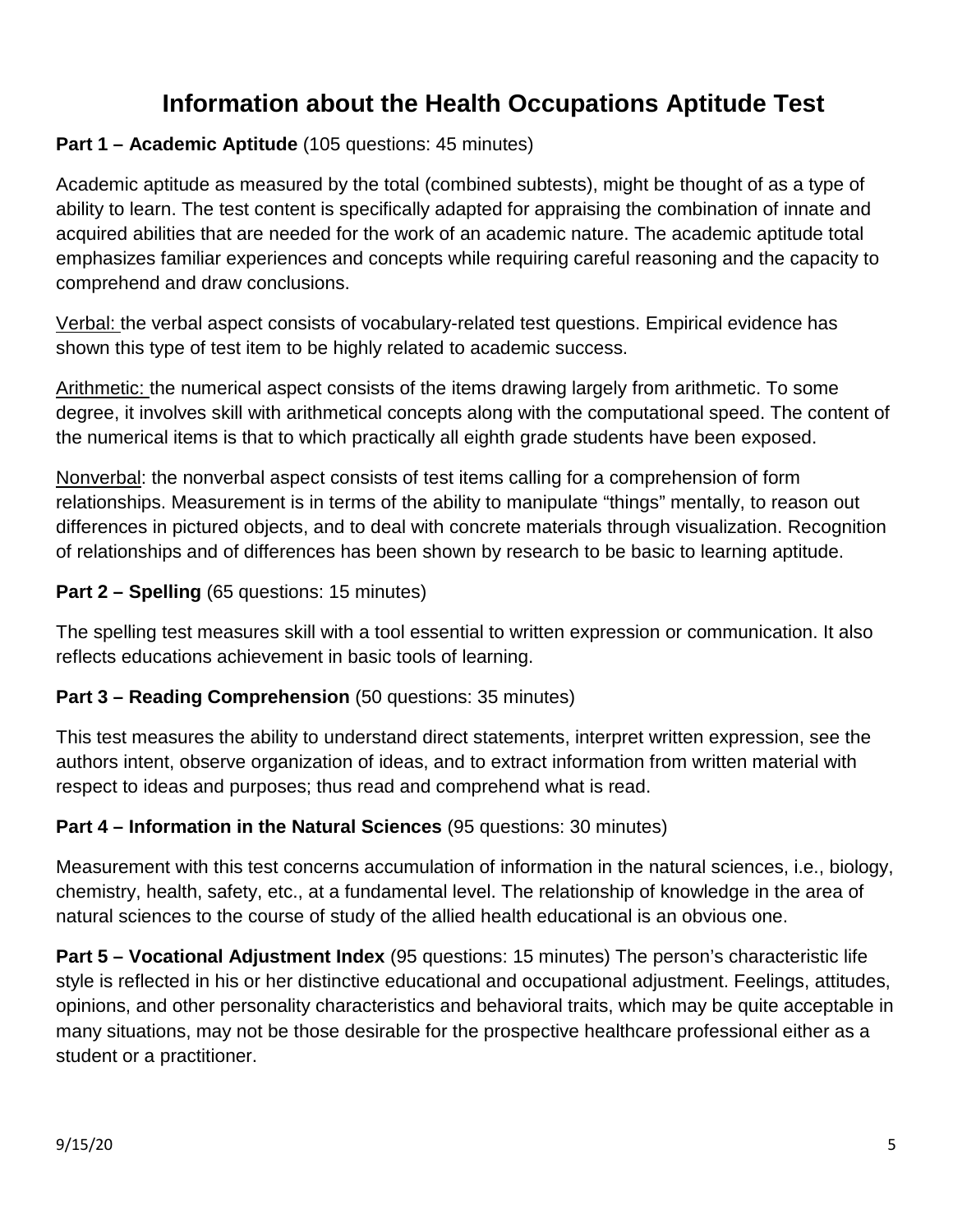#### **South Plains College Paramedic Program Admission Points Worksheet**

| <b>Applicant's Name:</b>             | <u> 1989 - Johann Barn, mars ann an t-Amhain Aonaich an t-Aonaich an t-Aonaich an t-Aonaich an t-Aonaich an t-Aon</u> | Date:                            |
|--------------------------------------|-----------------------------------------------------------------------------------------------------------------------|----------------------------------|
| Student ID:                          |                                                                                                                       |                                  |
| <b>TSI Compliance:</b>               | No<br>Yes                                                                                                             |                                  |
|                                      | <b>Completed Program General Studies Course</b> (1 point awarded per hour to a C or higher)                           |                                  |
|                                      |                                                                                                                       | <b>Points:</b>                   |
|                                      | <b>Cumulative Grade Point Average for Occupation Exam:</b>                                                            | <b>Points:</b>                   |
| <b>Successful Course Completion:</b> |                                                                                                                       |                                  |
|                                      | *Points will be awarded in one category of the highest level of achievement                                           |                                  |
|                                      | 10 pts. Associates Degree                                                                                             |                                  |
| $15$ pts.                            | <b>Bachelor's Degree or higher</b>                                                                                    | <b>Points:</b>                   |
| <b>Bonus Points:</b>                 |                                                                                                                       |                                  |
|                                      | Current NR or State AEMT Certification (10 points)                                                                    | <b>Points:</b>                   |
|                                      |                                                                                                                       | <b>TOTAL APPLICATION POINTS:</b> |

| Notes:                                   |  |  |  |
|------------------------------------------|--|--|--|
|                                          |  |  |  |
|                                          |  |  |  |
|                                          |  |  |  |
|                                          |  |  |  |
| Student Signature:<br>Advisor Signature: |  |  |  |

Director Signature:

| <b>VNSG 1420:</b> | <b>ENGL 1302:</b> |  |
|-------------------|-------------------|--|
| <b>HITT 1305:</b> | <b>PSYC 2301:</b> |  |
| ENGL 1301:        | <b>MATH 1314:</b> |  |
| Humanities:       |                   |  |